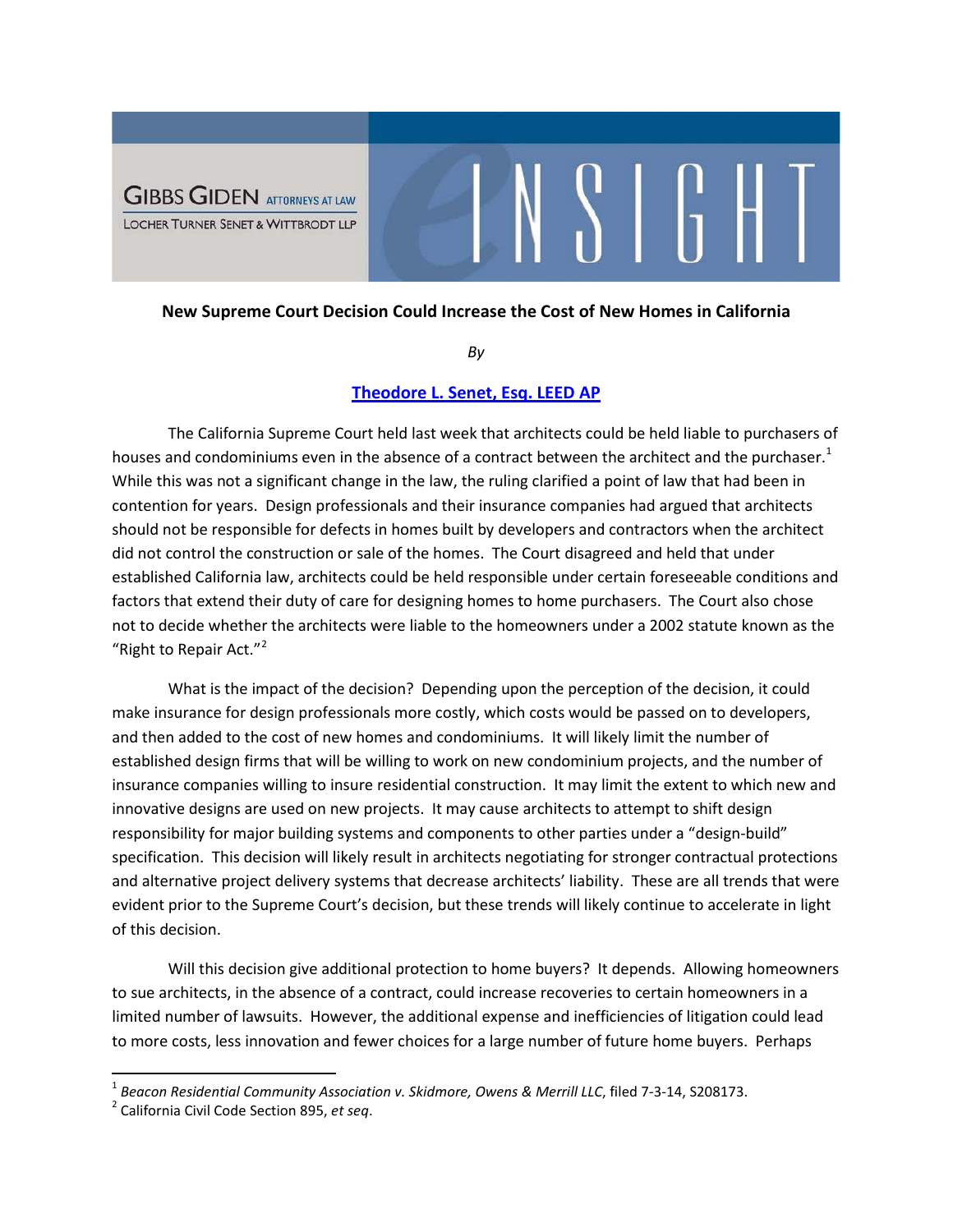home buyers might better be served by more efficiently dealing with warranty and defect claims without having to resort to lawsuits.

A related issue may be coming before the California Supreme Court in the near future. There is a spilt in the lower appellate courts regarding the effect of the 2002 Right to Repair Act discussed by the Supreme Court in this decision. Under the Right to Repair Act, a homeowner must give notice of any defect claim and the builder has the "right to repair" claimed defects as a precondition to the homeowner filing a lawsuit. Obviously, the prompt repair of homes and avoidance of litigation are among the intended purposes of the law, which was negotiated as a compromise between the homebuilding industry and the consumer attorneys. While the Right to Repair Act provides developers and builders of new homes the right to attempt to repair defects in hopes of avoiding lawsuits, it also gives homeowners significant extended protections. However, last year a court held that the Right to Repair Act does not preclude a homeowner for suing under "common law."  $3$  This common law exception could be used to avoid the Right to Repair Act, which will, in the long run, defeat the purpose of the Act, which is to encourage the parties to cooperate in facilitating prompt repairs as a means of avoiding costly litigation. This exception could further expand liability for architects, developers, and contractors, foster the expansion of construction defect litigation, limit the availability of insurance, and increase the cost of homes.

In light of the Supreme Court decision on an architect's duty of care to homeowners, what can architects do besides attempting to limit exposure contractually, paying higher insurance premiums, and ceding business opportunities to others? They can join with other design professionals, as well as developers, contractors, and subcontractors to support the Right to Repair Act, and actively oppose the "common law" exception within the court system. Let's make no mistake that the Right to Repair Act is not a panacea and will not preclude all construction defect litigation. It is over a decade old and needs some revision and improvement. However, the current statute gives the building industry and consumers alike the benefits of facilitating repairs as an alternative to the expense, aggravation, and inefficiency of litigation. While few laws are perfect, allowing the right to repair as a precondition to litigation seems a reasonable attempt to encourage parties to assume responsibility to repair homes, instead of imposing the costs of unnecessary litigation on the building industry and future home buyers. By supporting a process that encourages parties to resort to better remedies for construction defect claims, architects can avoid many of these claims and spend more time on designing better homes.

July 8, 2014

For more information contact:

Theodore L. Senet, Esq. LEED AP Gibbs Giden Locher Turner Senet & Wittbrodt LLP 1880 Century Park East, 12<sup>th</sup> Floor Los Angeles, California 90067

<span id="page-1-0"></span> <sup>3</sup> *Liberty Mutual Ins. Co. v. Brookfield Crystal Cove, LLC* (2014) 219 Cal.App.4th 98; compare with *KB Home Greater Los Angeles, Inc. v. Superior Court (Allstate)* (2014) 223 Cal.App.4th 1471.